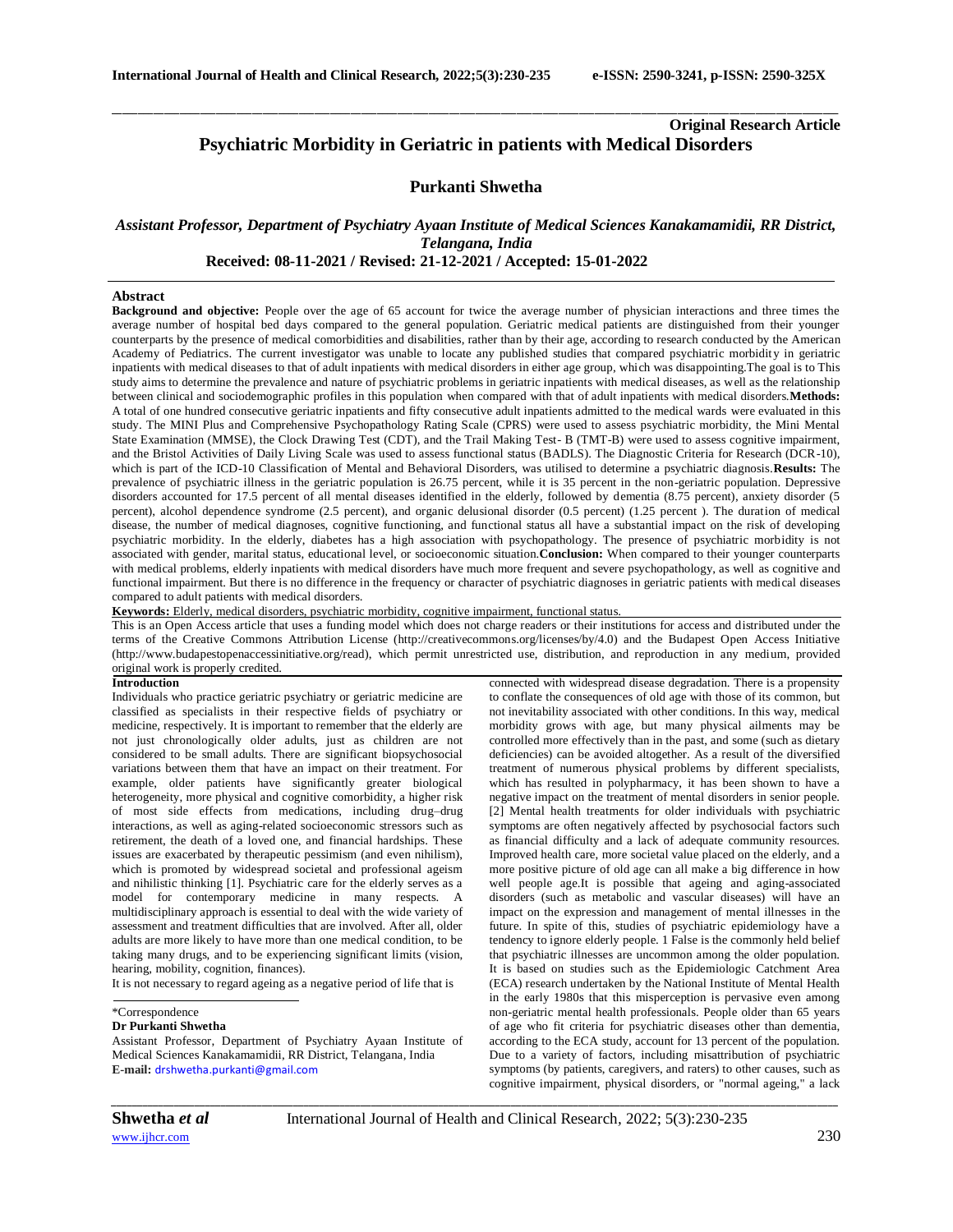\_\_\_\_\_\_\_\_\_\_\_\_\_\_\_\_\_\_\_\_\_\_\_\_\_\_\_\_\_\_\_\_\_\_\_\_\_\_\_\_\_\_\_\_\_\_\_\_\_\_\_\_\_\_\_\_\_\_\_\_\_\_\_\_\_\_\_\_\_\_\_\_\_\_\_\_\_\_\_\_\_\_\_\_\_\_\_\_\_\_\_\_\_\_\_\_\_\_\_\_\_\_\_\_\_\_\_\_\_\_\_\_\_\_\_\_\_\_\_\_\_\_\_\_\_\_\_\_\_\_\_\_\_\_\_\_\_\_\_\_ of age-appropriate diagnostic criteria for major psychiatric disorders, such as substance abuse or dependence, and underreporting of psychological symptoms due to forgetfulness and social stigma, this figure is likely to be significantly understated. The "true" prevalence of psychiatric diseases other than dementia in elderly people is likely to be at least 25 percent higher—that is, larger than 16 percent—than the official prevalence. As a result of this, more than 10% of the elderly population suffers from dementia, most commonly of the Alzheimer's variety; neuropsychiatric behavioural disturbances are common in patients suffering from dementia, with approximately 3% of the total elderly population exhibiting psychotic and/or depressive symptoms at any given time. This means that approximately 20 percent of those over the age of 65 would exhibit diagnosable psychopathological symptoms. Those suffering from delirium or other "mental disorders related to general medical problems" [DSM-IV], which are particularly prevalent in the senior population, are not included in this number. [6]. One of the most significant reasons for the failure to identify and treat psychiatric illnesses in geriatric medical settings is the lack of readily available psychiatric expertise in these settings. A collaborative form of care may be beneficial to be particularly critical in the case of elderly patients with a variety of medical difficulties and who frequently do not seek treatment in geographically different psychiatric clinics, or whose management necessitates a comprehensive examination of both medical and mental diseases [6[ Although this is the case, there is a scarcity of literature in this topic. The current investigator was unable to locate any published studies that compared psychiatric morbidity in geriatric inpatients with medical diseases to that of adult inpatients with medical disorders in either age group, which was disappointing. The current study is an attempt to compare psychiatric morbidity in geriatric inpatients with medical diseases to that in adult inpatients with medical disorders in order to determine whether there is a difference.

# **Objectives of the Present Study**

- 1. To study the frequency and nature of psychiatric disorders in geriatric inpatients with medical disorders.
- 2. To study the relationship between psychiatric morbidity and clinical variables.
- 3. To study the relationship between psychiatric morbidity and sociodemographic profile.

# **Source Of Data**

This clinical study was conducted inAyaan Institute of Medical Sciences.. All geriatric patients admitted in the medical wards of the department of General Medicine of Father Muller Medical College constituted the population for the study. The study was conducted from September 2019 to August 2021.

# **Method Of Collection Of Data**

The sample for the study consisted of 100 consecutive geriatric inpatients admitted in the medical wards who satisfy the inclusion and exclusion criteria.

# **Inclusion Criteria**

1. Age of 65 years and above

- 2. Those who have given written informed consent
- **Exclusion Criteria**
- 1. Unconscious patient
- 2. Severely or terminally ill patient Patient in intensive care unit
- 3. Past history of primary psychiatric disorders
	- 4. Fifty consecutive adult consenting patients admitted to the medical wards who satisfy the inclusion and exclusion criteria will form the **control** group.

#### **Inclusion Criteria for Controls**

- 1. Non-geriatric adult inpatients
- 2. Those who have given written informed consent

# **Exclusion Criteria**

- 1. Unconscious patient
- 2. Severely or terminally ill patient
- 3. Patient in intensive care unit

4. Past history of primary psychiatric disorders

#### **Procedure**

A written informed consent was obtained for participation in the study from all subjects and controls recruited for the study after explaining the purpose and design of the study. The socio- demographic and clinical variables were recorded in a specific proforma prepared for the study. The subjects underwent screening for psychiatric disorders using MINI Plus. The Comprehensive Psychopathology Rating Scale (CPRS) was used for the assessment of severity of psychopathology in those who screened positive on MINI Plus. Cognitive functions were assessed using Mini Mental State Examination (MMSE), Clock Drawing Test (CDT) and Trail Making Test B (TMT-B). Assessment of the functional status was done using Bristol Activities ofDaily Living Scale.

#### **Statistical Analysis**

The following statistical methods were used to analyze the data:

- 1. t test
- 2. Chi square test

3. Pearson's correlation

**Results**

| Table 1: Frequency distribution of age in study groups |    |                 |    |                  |  |  |  |  |
|--------------------------------------------------------|----|-----------------|----|------------------|--|--|--|--|
|                                                        |    | Group $1(N=80)$ |    | Group 2 $(N=40)$ |  |  |  |  |
| Age                                                    |    | $\frac{0}{0}$   | n  | $\frac{0}{0}$    |  |  |  |  |
| 18-39 yrs.                                             |    |                 | 10 | 38               |  |  |  |  |
| 40-64 yrs.                                             |    |                 | 20 | 62               |  |  |  |  |
| 65-70 yrs.                                             | 50 | 62.5            |    |                  |  |  |  |  |
| 71-75 yrs.                                             | 10 | 12.5            |    |                  |  |  |  |  |
| 76-80 yrs.                                             |    |                 |    |                  |  |  |  |  |
| 81-85 yrs.                                             |    |                 |    |                  |  |  |  |  |
| Above 85                                               |    |                 |    |                  |  |  |  |  |

Group 1: Geriatric adults; Group 2: Non-geriatric adults. The mean age in group 1 was 71 years and 42 years in group 2.

**Table 2:** Frequency distribution of gender in the study groups

| <b>Sex</b> |    | Group $1(N=100)$ | Group $2(N=40)$ |   |  |
|------------|----|------------------|-----------------|---|--|
|            |    | $\frac{0}{0}$    |                 |   |  |
| Male       | 60 | --               | $\sim$          |   |  |
| Female     | 20 | رے               |                 | ت |  |

*\_\_\_\_\_\_\_\_\_\_\_\_\_\_\_\_\_\_\_\_\_\_\_\_\_\_\_\_\_\_\_\_\_\_\_\_\_\_\_\_\_\_\_\_\_\_\_\_\_\_\_\_\_\_\_\_\_\_\_\_\_\_\_\_\_\_\_\_\_\_\_\_\_\_\_\_\_\_\_\_\_\_\_\_\_\_\_\_\_\_\_\_\_\_\_\_\_\_\_\_\_\_\_\_\_\_\_\_\_\_\_\_\_\_\_\_\_\_\_\_\_\_\_\_\_\_\_\_\_\_\_\_\_\_\_\_\_\_\_\_*

Group1: Geriatric adults; Group2: Non-geriatric adults There is no significant difference in gender between the two groups  $(\chi^2 = .781; p > 0.05)$ . Gender was not a confounding factor in the statistical analyses.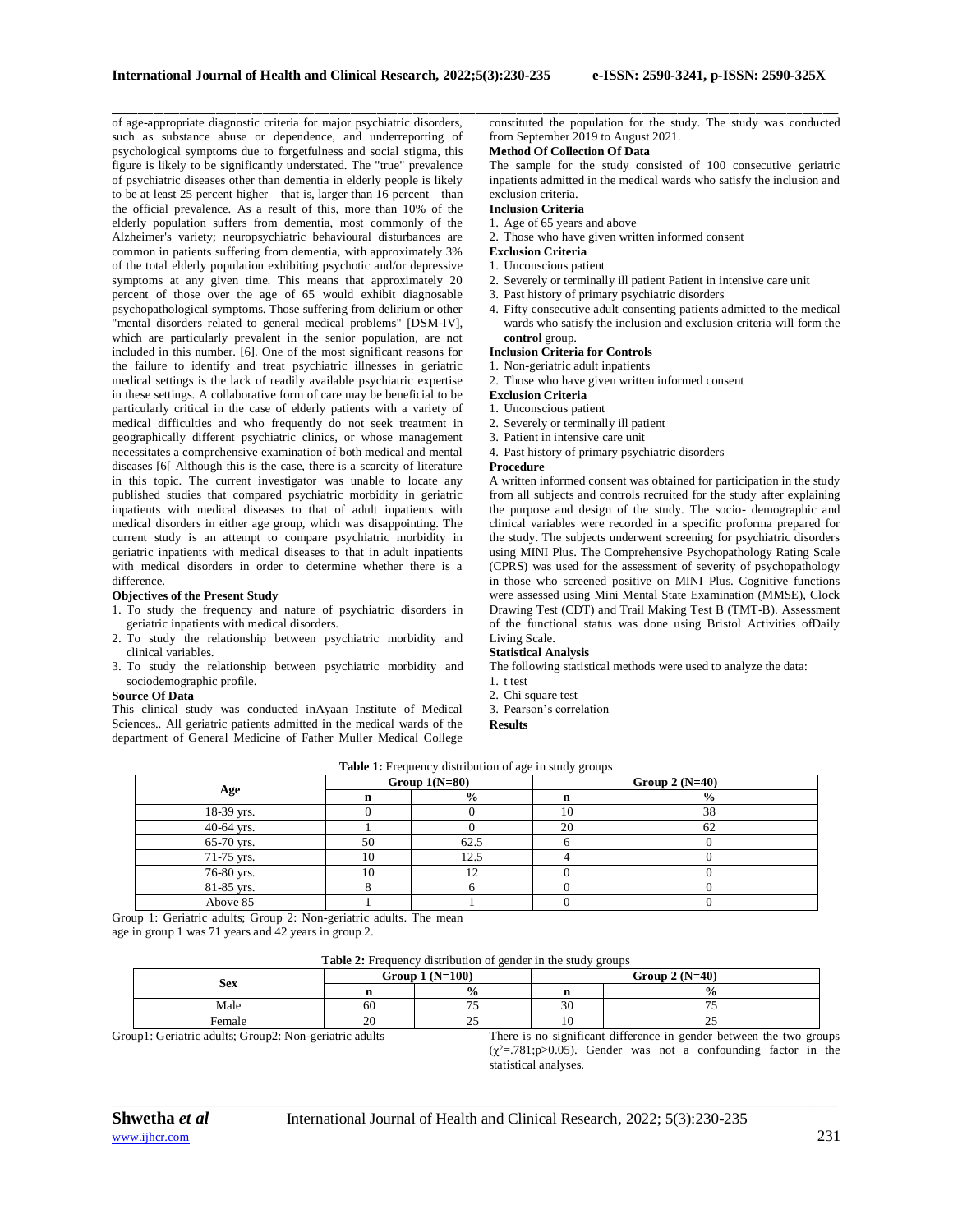| <b>Table 3:</b> Data regarding duration of medical illness |    |                 |                  |               |  |  |  |  |
|------------------------------------------------------------|----|-----------------|------------------|---------------|--|--|--|--|
|                                                            |    | Group $1(N=80)$ | Group 2 $(N=40)$ |               |  |  |  |  |
| <b>Duration of Medical Illness (years)</b>                 |    | $\frac{0}{0}$   |                  | $\frac{0}{0}$ |  |  |  |  |
| U- 1                                                       |    | 3.75            |                  |               |  |  |  |  |
|                                                            |    | 32.5            |                  |               |  |  |  |  |
| 6-10                                                       | 26 | 32.5            |                  |               |  |  |  |  |
|                                                            |    |                 |                  |               |  |  |  |  |

\_\_\_\_\_\_\_\_\_\_\_\_\_\_\_\_\_\_\_\_\_\_\_\_\_\_\_\_\_\_\_\_\_\_\_\_\_\_\_\_\_\_\_\_\_\_\_\_\_\_\_\_\_\_\_\_\_\_\_\_\_\_\_\_\_\_\_\_\_\_\_\_\_\_\_\_\_\_\_\_\_\_\_\_\_\_\_\_\_\_\_\_\_\_\_\_\_\_\_\_\_\_\_\_\_\_\_\_\_\_\_\_\_\_\_\_\_\_\_\_\_\_\_\_\_\_\_\_\_\_\_\_\_\_\_\_\_\_\_\_

Group 1: Geriatric adults; Group2: Non-geriatric adults

There is very highly significant difference in duration of medical illness between the two groups ( $\chi$ 2=73.023; p<0.001). Thirty seven percent of the geriatric inpatients had duration of medical illness of 6- 10 years compared to 15 % of non-geriatric adult controls. Thirty five percent of the geriatric inpatients had duration of medical illness of more than 10 years compared to 5 % of controls.

| Table 4: Data regarding number of medical diagnoses |  |  |
|-----------------------------------------------------|--|--|
|                                                     |  |  |

|                                    | Group $1(N=100)$ |               | Group 2 $(N=20)$ |               |  |
|------------------------------------|------------------|---------------|------------------|---------------|--|
| <b>Number of Medical Diagnoses</b> |                  | $\frac{0}{0}$ |                  | $\frac{0}{0}$ |  |
|                                    |                  | 21.25         | 20               | 50            |  |
|                                    |                  | 36.25         |                  |               |  |
|                                    | oc               | 25            |                  |               |  |
|                                    |                  | 13.75         |                  |               |  |
|                                    |                  | 3 75          |                  |               |  |

Group1: Geriatric adults; Group2: Non-geriatric adults

There is very highly significant difference between the two groups in number of medical diagnoses ( $\chi^2$ =30.826; p<0.001). In group 1, 21.25 % had 2 medical diagnoses; 50 %, 13.75 % and 3.75 %

had 3, 6 and 5 medical diagnoses respectively in comparison to only 8% ingroup 2 who had 3 medical diagnoses.

|                          | Group $1(N=80)$ |               | Group $2(N=40)$ |               |  |
|--------------------------|-----------------|---------------|-----------------|---------------|--|
| <b>Medical Diagnoses</b> | $\mathbf n$     | $\frac{0}{0}$ | n               | $\frac{0}{0}$ |  |
| Gynecological            |                 | 1.25          | $\Omega$        | 0             |  |
| Diabetes mellitus        | 26              | 32.5          | 8               | 20            |  |
| Hypertension             | 35              | 43.75         | 4               | 10            |  |
| Respiratory              | 35              | 43.75         | ⇁               | 17.5          |  |
| Others                   | 33              | 41.25         | 10              | 25            |  |
| Neurological             | 10              | 12.5          |                 | 2.5           |  |
| Cardiovascular           | 25              | 31.25         | $\mathfrak{D}$  |               |  |
| Neoplasms                | 12              | 15            |                 | 2.5           |  |
| Genitourinary            | 11              | 13.75         | $\Omega$        | $\Omega$      |  |
| Arthritis                | $\overline{c}$  | 2.5           | 3               | 7.5           |  |
| Endocrinal               |                 | 1.25          |                 | 2.5           |  |
| Infections               | 28              | 35            | 24              | 60            |  |

Group1: Geriatric adults; Group2: Non-geriatric adults

Some very highly significant differences between the two groups were noted in terms of nature medical diagnoses. The geriatric inpatient group had more patients with hypertension (43.75 %) compared to 10 % in non-geriatric controls ( $\chi^2$ =15.665; p<0.001). Similarly, respiratory conditions were seen in 43.75% and 17% in group 1 and 2 respectively  $(\chi^2=11.538; p<0.001)$ ; cardiovascular conditions in 31.25 % and 5 % in group 1 & 2 respectively  $(\chi^2=10.626; p<0.001)$ . In group1, 15% had neoplasm compared to only 2.5 % in group 2 ( $\chi^2$ =4.211; p<0.05). Infections were diagnosed significantly more in group 2 (60 %) compared to 35 % in group 1  $(\chi^2=6.380; \, p<0.05)$ . No significant differences seen with respect to other medical diagnoses were seen between the groups.

|  |  | Table 6: Data regarding frequency of psychiatric diagnosis |  |
|--|--|------------------------------------------------------------|--|
|  |  |                                                            |  |

|                            |    | Group 1 $(N=80)$ Group 2 $(N=40)$ |     |               |
|----------------------------|----|-----------------------------------|-----|---------------|
| <b>MINI Plus diagnosis</b> | n  | $\frac{6}{6}$                     | n   | $\frac{0}{0}$ |
| Present                    | 21 | 26.25                             | 1 ^ | 30            |
| Absent                     | 59 | 73.75                             | 28  | 70            |

Group1: Geriatric adults; Group2: Non-geriatric adults Among the patients in group 1, 26.25 % had a DCR-10 psychiatric diagnosis obtained using MINI Plus. In group 2, 12 (30 %) had a psychiatric diagnosis. No statistical difference seen ( $\chi^2$ =.143; p>0.05).

| Table 7: Nature of psychiatric morbidity |                                       |               |   |               |  |  |  |
|------------------------------------------|---------------------------------------|---------------|---|---------------|--|--|--|
|                                          | Group 1 ( $N=80$ ) Group 2 ( $N=40$ ) |               |   |               |  |  |  |
| <b>MINI Plus Diagnoses</b>               |                                       | $\frac{0}{n}$ | n | $\frac{0}{0}$ |  |  |  |
| Alzheimer's disease                      |                                       | 6.25          |   |               |  |  |  |
| Multi-infarct dementia                   |                                       | 1.25          |   |               |  |  |  |

*\_\_\_\_\_\_\_\_\_\_\_\_\_\_\_\_\_\_\_\_\_\_\_\_\_\_\_\_\_\_\_\_\_\_\_\_\_\_\_\_\_\_\_\_\_\_\_\_\_\_\_\_\_\_\_\_\_\_\_\_\_\_\_\_\_\_\_\_\_\_\_\_\_\_\_\_\_\_\_\_\_\_\_\_\_\_\_\_\_\_\_\_\_\_\_\_\_\_\_\_\_\_\_\_\_\_\_\_\_\_\_\_\_\_\_\_\_\_\_\_\_\_\_\_\_\_\_\_\_\_\_\_\_\_\_\_\_\_\_\_*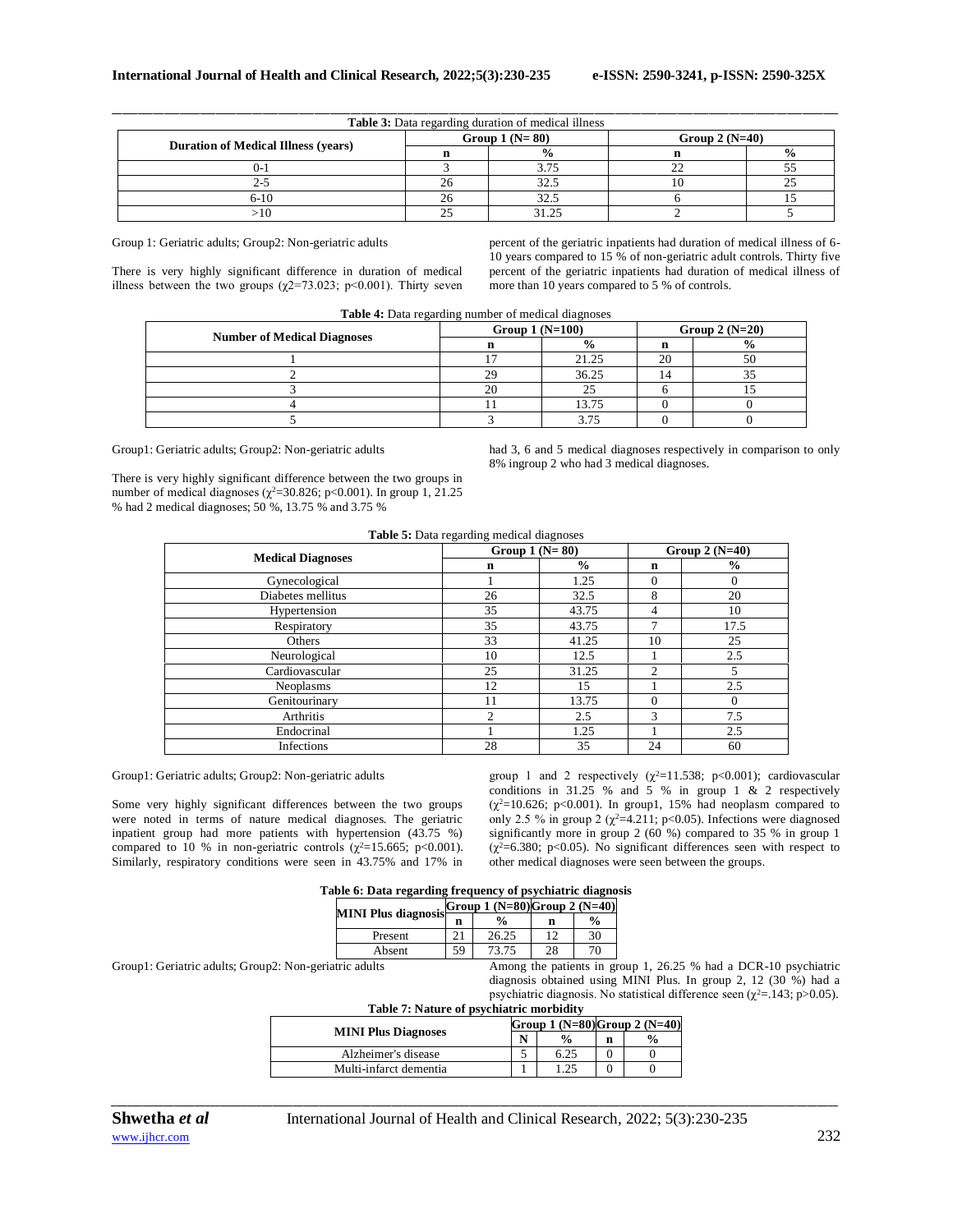| Alcohol dependence syndrome                    |   |      | 10 |
|------------------------------------------------|---|------|----|
| Mild depressive episode                        | ◡ | 3.75 |    |
| Moderate depression without somatic syndrome   |   | 3.75 |    |
| Dysthymia                                      | ◡ | 6.25 |    |
| Anxiety disorder unspecified                   | J | 3.75 |    |
| Adjustment disorder; brief depressive reaction |   |      |    |
| Organic delusional disorder                    |   |      |    |

Group1: Geriatric adults; Group2: Non-geriatric adults

Six patients in group 1 had Alzheimer's disease, one had multi-infarct dementia and one was diagnosed with organic delusional disorder. No patient in group 2 had these diagnoses. Ten percent of patients in group 2 and 2.5 % in group 1 were diagnosed with alcohol dependence syndrome. Mild depressive episode and dysthymia was

diagnosed with equal frequency in both groups. Anxiety disorder was diagnosed in 3.75% and 2.5 % in group 1 and group 2 respectively. Three patients each in both groups were diagnosed with adjustment disorder; brief depressive reaction. No significant difference noted with psychiatric morbidity between the two groups ( $\chi^2$ =12.063; p>0.05).

### **Table 8:** Comparison of MMSE scores

|       | Groups  |             | Mean  | <b>Std. Deviation</b> | <b>Std. Error Mean</b> |       | df              |           |  |  |
|-------|---------|-------------|-------|-----------------------|------------------------|-------|-----------------|-----------|--|--|
| MMSE  | Group   | $_{\rm 80}$ | 24.98 | 270<br>2.10           | 0.307                  |       |                 |           |  |  |
| Score | Group 2 | 40          | 26.98 | . 698                 | 0.214                  | 5.003 | $\sim$<br>1 J Z | P < 0.001 |  |  |

Group1: Geriatric adults; Group2: Non-geriatric adults A very highly significant difference was noted with respect to MMSE scores between the two groups. Patients in group 1 had lower MMSE scores compared to patients in group 2.

|  |  | <b>Table 9:</b> Comparison of clock drawing test in study groups |  |  |
|--|--|------------------------------------------------------------------|--|--|
|--|--|------------------------------------------------------------------|--|--|

|                    | Groups  |    | Mean            | <b>Std. Deviation</b> | <b>Std. Error Mean</b> |     | df    |         |
|--------------------|---------|----|-----------------|-----------------------|------------------------|-----|-------|---------|
|                    | Group.  | 80 | 3.14            | 0.764                 | $_{0.081}$             | 519 | 1.22  | p<0.001 |
| Clock drawing test | Group 2 | 40 | 2.12<br>ے ۔ ۔ ب | 0.261                 | 0.038                  | .   | 1 J 4 |         |

Group1: Geriatric adults; Group2: Non-geriatric adults With respect to clock drawing test, a very highly significant difference was noted between the two groups. The mean score in group 1 was lower than group 2.

|  |  |  |  | Table 10: Data regarding TMT-B |  |
|--|--|--|--|--------------------------------|--|
|--|--|--|--|--------------------------------|--|

| TMT-B      | Groups  |     | Mean     | <b>Std. Deviation</b> | <b>Std. Error Mean</b> |       | df    |         |
|------------|---------|-----|----------|-----------------------|------------------------|-------|-------|---------|
| Total time | Group 1 | 80  | 210.7900 | 60.01                 | 5.19                   | 6.129 | 7.256 | < 0.001 |
| (seconds)  | Group 2 | 40  | 143.0800 | 52.11167              | 7.36970                |       |       |         |
|            | Group 1 | 100 | .8600    | .11028                | .11103                 | 5.745 | 113   | p<0.001 |
| Errors     | Group 2 | 40  | 8600     | 94782                 | .13404                 |       |       |         |

Group1: Geriatric adults; Group2: Non-geriatric adults

geriatric group took longer time and made more errors than the control group.

A very highly significant difference was seen in terms of total time taken and number of errors committed in the two groups. The

**Table 11:** Relationship between psychiatric morbidity and duration of medicalillness

|         | <b>Groups</b>               | <b>DCR-10 Psychiatric diagnosis</b> | <b>Total</b> |                |    |
|---------|-----------------------------|-------------------------------------|--------------|----------------|----|
|         |                             |                                     | Absent       | <b>Present</b> |    |
|         | Duration of medical illness | 1-5 vears                           |              |                |    |
| Group 1 |                             | $>5$ vears                          | 40           |                | 52 |
|         | Total                       |                                     | 62           | 10             | 78 |
|         | Duration of medical illness | 1-5 vears                           |              | 10             | 32 |
| Group 2 |                             | $>5$ years                          |              |                |    |
|         | Total                       |                                     | 28           | 10             | 38 |

Group 1: Geriatric adults; Group 2: Non-geriatric adults

Thirty-two elderly patients with more than 5 years duration of medical illness had psychiatric diagnosis ( $\chi^2$ =5.079; p=0.03<0.05). No significant difference was noted in control group with respect to the same  $(\chi^2=3.165; \, p=.075>0.05)$ .

There was a significant difference in terms of duration of medical illness in those with psychiatric morbidity in the geriatric group.

**Table 12:** Correlations between age and clinical variables

|                     |                     | Age (years) |
|---------------------|---------------------|-------------|
|                     | Pearson Correlation | $371**$     |
|                     | $Sig. (2-tailed)$   | .000        |
| CPRS reported score | Pearson Correlation | $.348**$    |
|                     | CPRS total score    |             |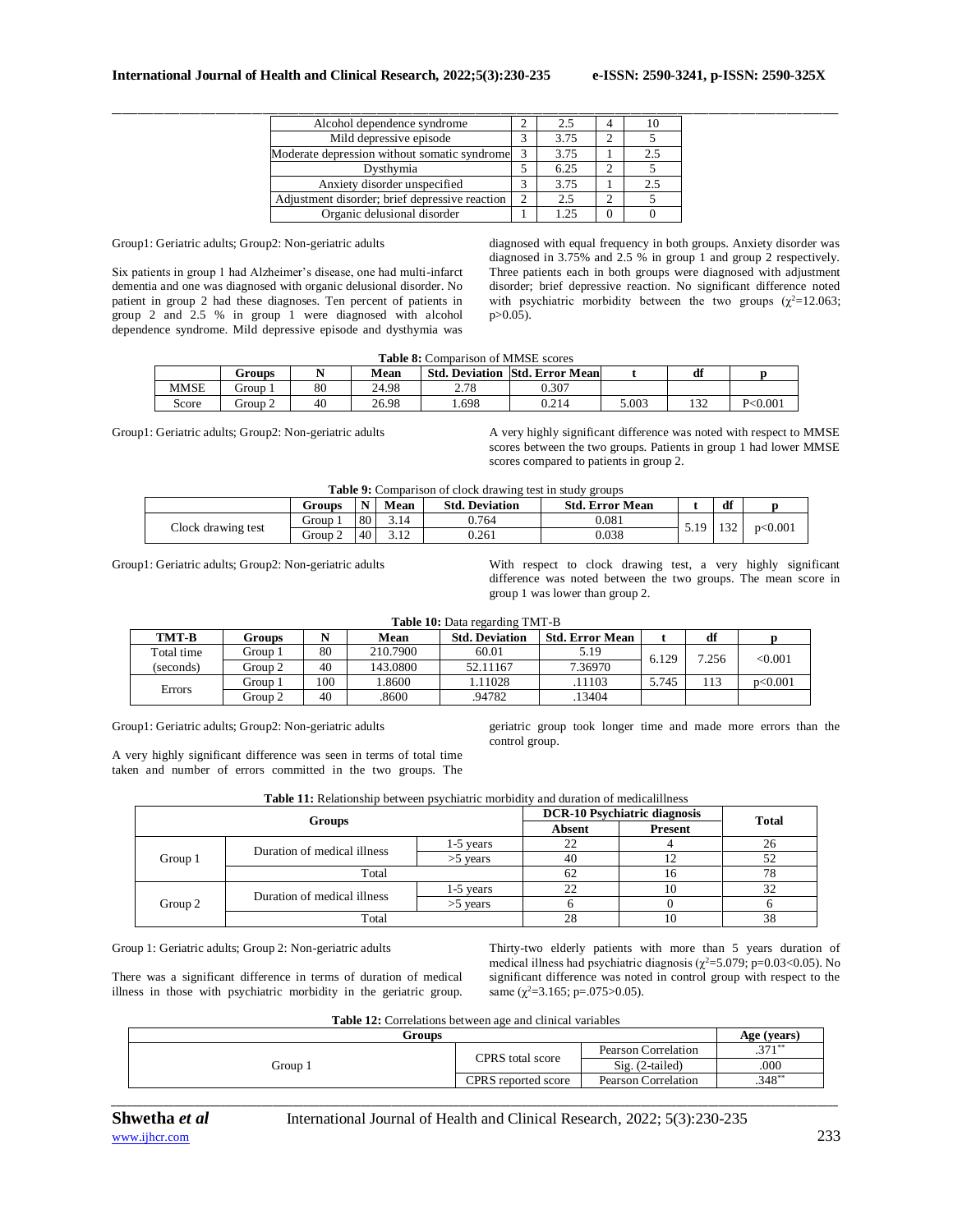|                     | Sig. (2-tailed)     | .000     |
|---------------------|---------------------|----------|
| CPRS observed score | Pearson Correlation | $.247*$  |
|                     | $Sig. (2-tailed)$   | .013     |
| <b>MMSE</b>         | Pearson Correlation | $-422**$ |
|                     | $Sig. (2-tailed)$   | .000     |
| Clock drawing test  | Pearson Correlation | $-468**$ |
|                     | $Sig. (2-tailed)$   | .000     |
| TMTB total time     | Pearson Correlation | $.464**$ |
| (seconds)           | $Sig. (2-tailed)$   | .000     |
| <b>TMTB</b> errors  | Pearson Correlation | $.402**$ |
|                     | $Sig. (2-tailed)$   | .000     |
| <b>BADLS</b> score  | Pearson Correlation | $.525**$ |
|                     | $Sig. (2-tailed)$   | .000     |

Group 1: Geriatric adults; Group 2: Non-geriatric adults

| Groups  |                           | Age (years)         |            |
|---------|---------------------------|---------------------|------------|
|         | <b>CPRS</b> total score   | Pearson Correlation | .212       |
|         |                           | $Sig. (2-tailed)$   | .110       |
|         |                           | Pearson Correlation | .220       |
|         | CPRS reported score       | $Sig. (2-tailed)$   | .073       |
|         | CPRS observed score       | Pearson Correlation | .164       |
|         |                           | $Sig. (2-tailed)$   | .201       |
|         | MMSE                      | Pearson Correlation | $-.365***$ |
|         |                           | $Sig. (2-tailed)$   | .009       |
| Group 2 |                           | Pearson Correlation | $-319*$    |
|         | Clock drawing test        | $Sig. (2-tailed)$   | .025       |
|         |                           | Pearson Correlation | $.327*$    |
|         | TMTB total time (seconds) | $Sig. (2-tailed)$   | .020       |
|         | <b>TMTB</b> errors        | Pearson Correlation | $.324*$    |
|         |                           | $Sig. (2-tailed)$   | .018       |
|         | <b>BADLS</b> score        | Pearson Correlation | $.401**$   |
|         |                           | $Sig. (2-tailed)$   | .003       |

### **Discussion**

This observational, analytical, case-control, cross-sectional, clinical study was carried out on consecutive 80 geriatric inpatients and 4 0 adult in patients with medical disorders. These patients were admitted in the wards of the department of medicine of Ayaan Institute of Medical Sciences. By and large patients coming to this hospital belong to middle and lower socio-economic class. The hospital has six general medical units with bed strength of 120 in the medicine department. The average number of patients attending the medical outpatient department is around 150-200, with 30-35 admissions per day. Geriatric patients account for approximately 25% of inpatients. The present study is conducted from September 2019 and data collection was completed by July 31, 2021.

# **Sociodemographic Variables**

The two groups do not differ significantly in terms of sex, religion, caste, domicile, occupation, type of family and socio-economic class. This indicates that the two groups are comparable on these variables. In group 1, most of the patients were between 65 and 70 years of age (60%). This is consistent with the age range of the sample in other studies. [2] Nandi *et al.* [3] Prasad *et al.* [4] and Tiwari and Srivastava [5] reported 87.6%, 74% and 59.70% cases, respectively, in the 60-69 years age range. Nineteen patients in the present study were above 80 years.

#### **Clinical Variables**

Thirty seven percent of the geriatric inpatients have duration of medical illness of 6-10 years compared to 15 % of non-geriatric adult controls. Thirty one percent of the geriatric inpatients have duration of medical illness of more than 10 years compared to 2% of controls. Thisdifference is found to be statistically significant and can be explained by the high prevalence of chronic medical disorders in the elderly. In group 1, 29 % had 2 medical diagnoses: 20 %, 11% and 3% had 3, 4 and 5 medical diagnoses respectively which is similar to

*\_\_\_\_\_\_\_\_\_\_\_\_\_\_\_\_\_\_\_\_\_\_\_\_\_\_\_\_\_\_\_\_\_\_\_\_\_\_\_\_\_\_\_\_\_\_\_\_\_\_\_\_\_\_\_\_\_\_\_\_\_\_\_\_\_\_\_\_\_\_\_\_\_\_\_\_\_\_\_\_\_\_\_\_\_\_\_\_\_\_\_\_\_\_\_\_\_\_\_\_\_\_\_\_\_\_\_\_\_\_\_\_\_\_\_\_\_\_\_\_\_\_\_\_\_\_\_\_\_\_\_\_\_\_\_\_\_\_\_\_*

the rates reported by earlier researchers. [6, 7, 8] Comorbidity is associated with worse health outcomes, more complex clinical management, and increased health care costs as reviewed by Valders and colleagues. [9]

The most common medical diagnoses observed in the elderly are respiratory diseases (43.75%) followed by, hypertension (43.75%), cardiovascular (31.25%), diabetes mellitus (32.5 %) and neoplasms (15%). Some researchers have reported hypertension to be the most common medical condition.

[9] Osteoarthritis, neoplasms, visual impairment and cardiocasular disease were the most common physical diagnosis in earlier studies. The findings of the present study are similar to thatreported by other authors. [6, 10, 11] Very highly significant differences between the two groups were noted in terms of respiratory diseases, hypertension, cardiovascular and a significant difference with respect to neoplasms. In the present study, no significant differences observed with respect to diabetes mellitus and other medical diagnoses between the groups. Infections weresignificantly diagnosed more in the non-geriatric group.

# **Psychiatric Morbidity**

# **Frequency and nature of psychiatric morbidity**

The present investigator compared the psychiatric morbidity in medically ill geriatric patients with adult patients with medical disorders, which is the uniqueness of this study. The rate of psychiatric co- morbidity in the present study is 26.25% in geriatric group and 35 % in non-geriatric group 2 which is not statistically significant. This frequency is slightly less than the 35.5-63% prevalence reported in most international studies. [12] Indian researchers have found a prevalence rate of 35% to 49% but